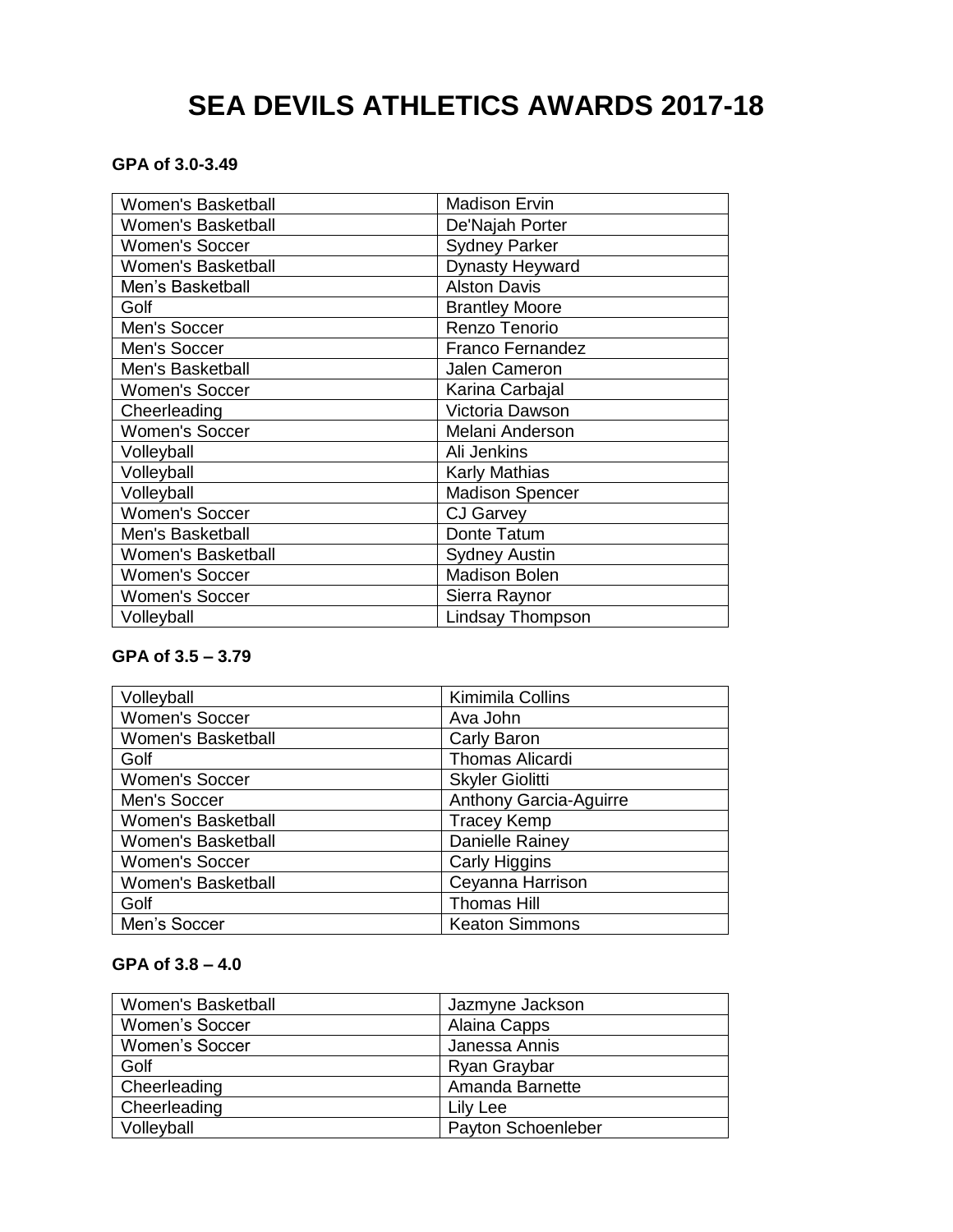# **All-Region Awards**

#### **Men's Basketball**

Zaqwaun Matthews – 1<sup>st</sup> Team All Region Kwe Parker – 2<sup>nd</sup> Team All Region Donte Tatum - 2<sup>nd</sup> Team All Region Coach Ryan Mantlo – District Coach of the year

# **Women's Basketball**

Andreal Bass – 1<sup>st</sup> Team All Region and Tournament MVP De'Najah Porter - 1<sup>st</sup> Team All Region Madison Ervin – All Tournament Team Coach Lori Drake – District Coach of the year

# **Men's Soccer**

Lucas Gusmao – 2<sup>nd</sup> Team All Region Franco Fernandez - 2<sup>nd</sup> Team All Region DeShaun Brown - 2<sup>nd</sup> Team All Region Eion Dockery – Honorable Mention All Region Logan Edwards – Honorable Mention All Region

# **Women's Soccer**

Carly Higgins – Player of the Year and NJCAA All American /  $3<sup>rd</sup>$  Team Janessa Annis – 1<sup>st</sup> Team All Region Madison Bolen - 1<sup>st</sup> Team All Region Alaina Capps – 1<sup>st</sup> Team All Region Sierra Raynor – 1<sup>st</sup> Team All Region Melanie Anderson – 2<sup>nd</sup> Team All Region Anderson O'Neal – Honorable Mention All Region Cheyenne Floyd – Honorable Mention All Region Nina Perry – Honorable Mention All Region Coach Ryan Deppa – Region 10 Coach of the year

#### **Women's Volleyball**

Shilah Haumann – 1<sup>st</sup> Team All Region Ali Jenkins – 1<sup>st</sup> Team All Region Karly Mathias – 2<sup>nd</sup> Team All Region Madison Spencer - 2<sup>nd</sup> Team All Region Coach Emily Coleman – Region 10 Coach of the year

#### **Men's Golf**

Justin Morgan – Player of the Year "Medalist" and All Tournament Team Ryan Graybar - All Region Parker Chavis - All Region Brantley Moore - All Region Thomas Hill - All Region Coach Rick Stewart - Region 10 Coach of the Year